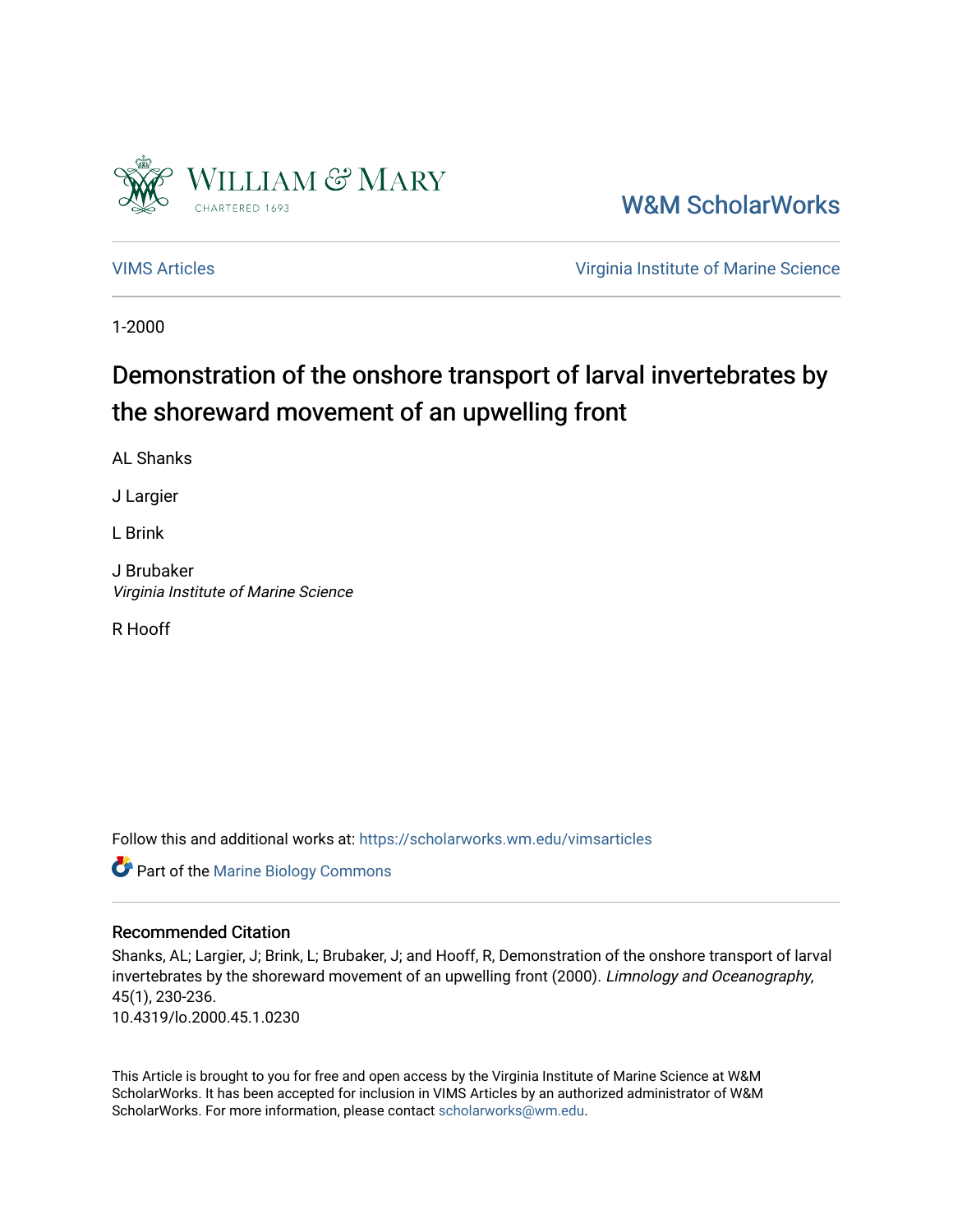*Emil Rydin*

Uppsala University Department of Limnology Norbyvägen 20, 752 36 Uppsala, Sweden

> *Brian Huser Eugene B. Welch*

University of Washington Department of Civil and Environmental Engineering Seattle, Washington 98195

#### *References*

- BOERS, P. C. M., T. E. CAPPENBERG, AND W. VAN RAAPHORST. 1993. The third international workshop on phosphorus in sediment. Summary and synthesis. Hydrobiologia **253:** xi–xviii.
- BOSTRÖM, B., J. M. ANDERSEN, S. FLEISCHER, AND M. JANSSON. 1988. Exchange of phosphorus across the sediment-water interface. Hydrobiologia **170:** 133–155.
	- , M. JANSSON, AND C. FORSBERG. 1982. Phosphorus release from lake sediments. Ergeb. Limnol. **18:** 5–59.
- COOKE, G. D., E. B. WELCH, S. A. PETERSON, AND P. R. NEWROTH. 1993. Restoration and management of lakes and reservoirs. Lewis.
- HÅKANSSON, L., AND M. JANSSON. 1983. Principles of lake sedimentology. Springer.
- HIELTJES, A. H. M., AND L. LIJKLEMA. 1980. Fractionation of inorganic phosphates in calcareous sediments. J. Environ. Qual. **9:** 405–407.
- HOUSOMI, M., M. OKADA, AND R. SUDO. 1981. Release of phosphorus from sediments. Verh. Int. Ver. Limnol. **21:** 628–633.
- JAMES, W. F., J. W. BARKO, AND W. D. TAYLOR. 1991. Effects of alum treatment on phosphorus dynamics in a north-temperate reservoir. Hydrobiologia **215:** 231–241.

JENSEN, H. S., P. KRISTENSEN, E. JEPPESEN, AND A. SKYTTHE. 1992.

This investigation was supported by the Valle foundation at the University of Washington and the Svenska Institutet.

Iron : phosphorus ratio in surface sediments as an indicator of phosphate release from aerobic sediments in shallow lakes. Hydrobiologia **235/236:** 731–743.

- KENNEDY, R. H., J. W. BARKO, W. F. JAMES, W. D. TAYLOR, AND G. L. GODSHALK. 1987. Aluminum sulfate treatment of a eutrophic reservoir: Rationale, application methods, and preliminary results. Lake Reserv. Manag. **3:** 85–90.
- LIJKLEMA, L. 1994. Nutrient dynamics in shallow lakes: Effects of changes in loading and role of sediment-water interactions. Hydrobiologia **275/276:** 335–348.
- MORTIMER, C. H. 1941. The exchange of dissolved substances between mud and water in lakes. 1. J. Ecol. **29:** 280–329.

. 1942. The exchange of dissolved substances between mud and water in lakes. 2. J. Ecol. **30:** 147–201.

- MURPHY, J., AND J. P. RILEY. 1962. A modified single-solution method for the determination of phosphate in natural waters. Anal. Chim. Acta **27:** 31–36.
- NÜRNBERG, G. 1998. Prediction of annual and seasonal phosphorus concentrations in stratified and polymictic lakes. Limnol. Oceanogr. **43:** 1544–1552.
- PORTIELJE, R., AND L. LIJKLEMA. 1993. Sorption of phosphate by sediments as a result of enhanced external loading. Hydrobiologia **253:** 249–251.
- PSENNER, R. 1984. Phosphorus release patterns from sediments of a meromictic mesotrophic lake (Piburger See, Austria). Verh. Int. Ver. Limnol. **22:** 219–228.
- , B. BOSTRO¨ M, M. DINKA, K. PETTERSSON, R. PUCKSO, AND M. SAGER. 1988. Fractionation of phosphorus in suspended matter and sediment. Arch. Hydrobiol. Suppl. **30:** 98–103.
- RYDIN, E., AND E. B. WELCH. 1998. Aluminum dose required to inactivate phosphate in lake sediments. Water Res. **32:** 2969– 2976.
- -, AND  $\longrightarrow$  Dosing alum to Wisconsin lake sediments based on possible in vivo formation of aluminum bound phosphate. Lake Res. Man. In press.
- WELCH, E. B., AND D. G. COOKE. 1999. Effectiveness and longevity of phosphorus inactivation with alum. Lake Res. Man. **15:** 5–27.

*Received: 9 March 1999 Accepted: 9 September 1999 Amended: 27 September 1999*

*Limnol. Oceanogr.,* 45(1), 2000, 230–236  $\degree$  2000, by the American Society of Limnology and Oceanography, Inc.

## Demonstration of the onshore transport of larval invertebrates by the shoreward movement of an upwelling front

*Abstract*—Upwelling winds off North Carolina set up upwelling fronts. As the wind forcing relaxed following such a coastal upwelling event, we observed the upwelling front move onshore. The low-density surface water moved shoreward over the upwelled water, forming a convergence zone at the front. This shoreward-moving front concentrated and transported larvae. Larval sergestid shrimp, spionid polychaete larvae, and the veligers of *Odostomia* sp. and *Bittium* sp. were concentrated on the seaward side of the moving convergence. Blue crab megalopae were concentrated at the surface immediately seaward of the front. These data demonstrate that a relaxing upwelling front can transport high concentrations of larvae shoreward over the inner shelf. This may be an important mechanism promoting the shoreward migration of larval invertebrates and fish.

Many coastal and estuarine invertebrates and fish produce planktonic larvae that over a period of weeks to months go through their development in the waters over the continental shelf. At the end of this period of development the late-stage

*Acknowledgments*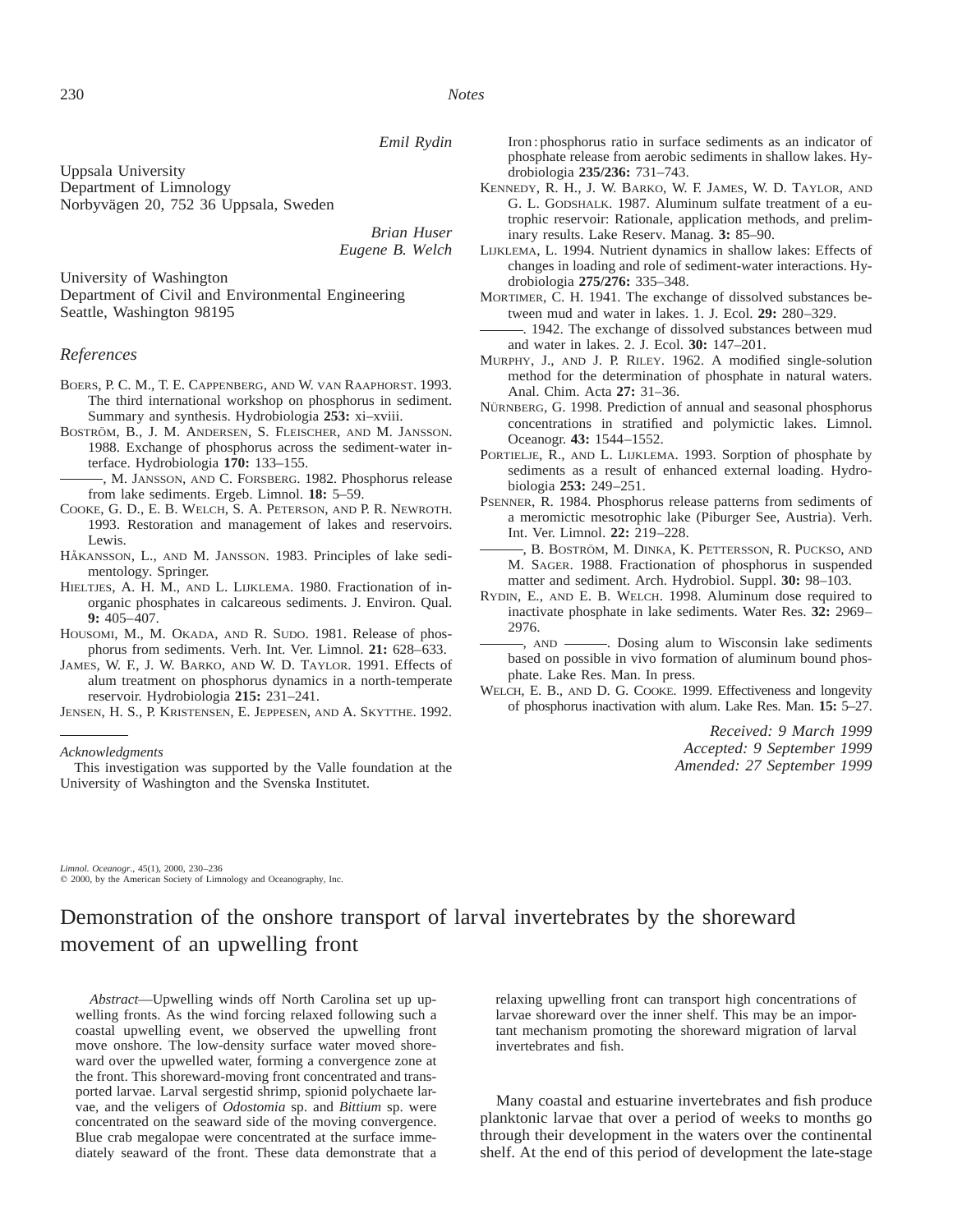larvae must migrate back to shore or an estuary in order to complete their development and recruit into the adult population. This onshore migration is a critical stage in the life cycle of these organisms and an area of active research. Roughgarden et al. (1991) hypothesized that larvae may be transported to shore following upwelling events as the upwelling front moves shoreward and, ultimately, collides with the coast. While this hypothesized mechanism of shoreward transport of larvae is intuitively appealing and has been used in several papers to explain temporal patterns of larval recruitment at the coast (Wing et al. 1995*a,b*; Miller and Emlet 1997), the hypothesis has not been tested, and no direct observations have been reported.

Upwelling-favorable coastal winds push the surface waters of the ocean offshore, which causes a drop in sea level at the coast (Csanady 1981). Denser water from depth is drawn to the surface, and as upwelling progresses the lower density surface waters are pushed farther offshore and the nearshore water column is filled with this cold and dense upwelled water. At some distance from the coast, a sharp boundary is found where the upwelled water and the less dense surface water meet; this surface front is known as the upwelling front. When upwelling-favorable winds relax (or reverse direction), this structure relaxes and the lower density surface water moves back toward the shore. The exact form of this relaxation is complex and may involve downwelling or weak upwelling winds in addition to the baroclinic pressure gradients. In the absence of strong wind stress and vertical mixing, the frontal interface is expected to remain intact. Furthermore, as the low-density water approaches the shore and encounters shallower water, the effect of earth's rotation decreases and the upwelling front can be viewed as the head of a low-density surface gravity current moving shoreward over the denser upwelled water. In this paper, however, we do not attempt to resolve the complex interplay of baroclinic pressure gradients, surface wind stress, and coriolis/rotation effects. We simply note that the relaxation and shoreward movement of the offshore surface water and upwelling front results in a shoreward-moving surface convergence. The speed of movement depends on the relative importance of density, wind, and rotation effects (Simpson 1997).

As the less dense offshore surface water moves shoreward, it overrides the denser upwelled water, forming a convergence where the denser water subducts beneath the spreading surface water (Fig. 1). Within the spreading surface layer, the lower part is in contact with the stationary lower layer and this part of the surface layer moves slower than the overall feature. In response to this, the upper part of this surface layer moves faster than the overall feature, resulting in a surface convergence in the vicinity of the front. The surface convergence and associated downward flow is thus two sided, with surface flow toward the front from both sides (within a frame of reference moving with the front; *see Fig. 1*).

As the upwelling front moves shoreward, its affect on the distribution and movement of different larvae depends on the behavior of the specific larvae (modeled in Franks 1992). Larvae that have no strong depth preference or vertical orientation will simply be swept through the convergence zone and will not be concentrated or transported by the front.



Fig. 1. Schematic diagram of an upwelling front propagating shoreward. As the less dense offshore surface water moves shoreward it overrides the denser upwelled water, forming a convergence where the denser water subducts beneath the spreading surface water. Within the spreading surface layer, the lower part is in contact with the stationary lower layer, and this part of the surface layer moves slower than the overall feature. In response to this, the upper part of this surface layer moves faster than the overall feature, resulting in a surface convergence within the frontal region. Organisms which can maintain position at the ocean's surface, due either to their buoyancy or their swimming ability, may become concentrated at A, B, or C (*see text for further explanation*).

Larvae that reside preferentially in the near-surface waters and are strong enough swimmers to overcome the downward flow at the convergence should, depending on the side from which they originate, become concentrated on either side of the upwelling front (A and B in Fig. 1). However, if larvae are weaker swimmers or if their behavioral response is slower, then they will be swept downward before rising again to the surface. Irrespective of the side of the front on which they originate, these larvae will end up on the low-density side of the front, forming a concentration broadly distributed around C (Fig. 1).

*Methods*—Observations of a shoreward-moving upwelling front and associated larval distributions were made as part of the coastal ocean processes (CoOP) interdisciplinary study of cross-shelf larval transport, which took place from August to October 1994 over the inner shelf adjacent to Duck, North Carolina. The primary observations were obtained from the R/V *Hatteras* during a 26-h station located in 15 m of water and 1.8-km offshore of Duck, NC  $(75.7318^{\circ}N, 36.1955^{\circ}W)$ . We obtained depth profiles of temperature and salinity every half hour (using a SeaBird 911 Plus CTD). Simultaneous with the CTD cast, a high-frequency (1.2 MHz) RD Instruments acoustic Doppler current profiler (ADCP) was used to obtain a vertical profile of currents. The ADCP was mounted on a catamaran that held the transducer at a depth of 0.4 m. Velocity profiles were made with a vertical resolution of 1 m and recorded at 1 to 2 Hz. A detailed description of the collection and processing of the physical oceanographic data can be found in Waldorf et al. (1995). In addition to the ship-board physical data, temperature and salinity profile data and near-surface underway data were collected with an Ocean Sensors OS-200 CTD from a small boat. On three occasions during the ship anchor station, data were collected between the shore and 5-km offshore. A near-surface tow also provided high-resolution qua-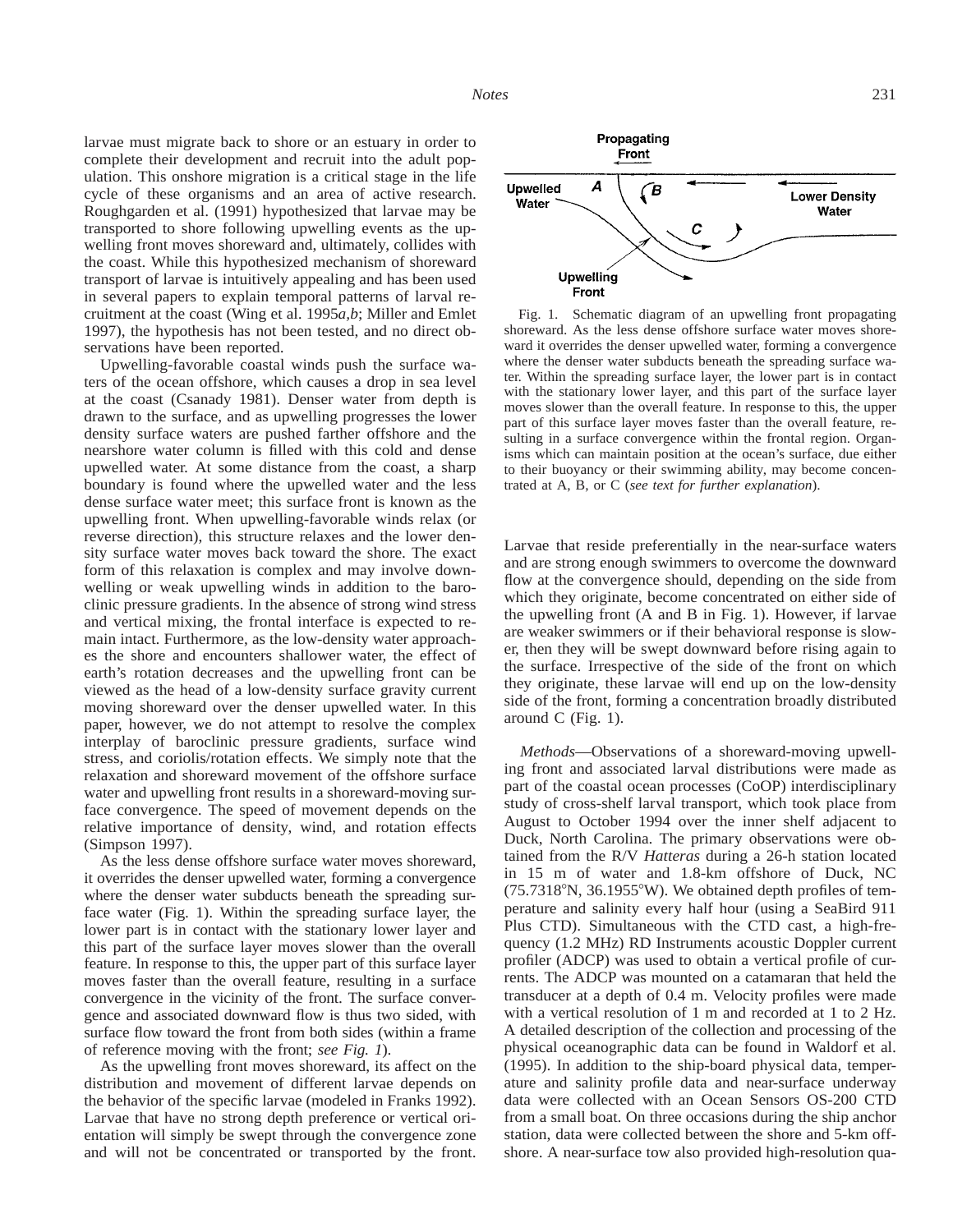

Fig. 2. Distribution of density (Sigma  $\tau$ ) on a transect sampled the day before the start of the anchor station (21 August, 233.63 to 233.98 GMT) during a period of upwelling winds. CTD profiles were obtained at 15 locations, with a spacing of 1–2 km within 20 km of the shore. The diamond symbols along the upper horizontal axis indicate the location of the stations sampled for plankton. The *x* symbol on the upper horizontal axis indicates the location of the anchor station, and the arrow indicates the location of the upwelling front.

si-instantaneous data on the cross-shore distribution of temperature and salinity (spatial resolution of about 10 m).

On the ship, plankton samples were collected every hour with a centrifugal pumping system. A 5-cm diameter hose was connected to the CTD rosette and a deck-mounted pump. Output from the CTD provided information on the depth and water type from which each sample was collected. Flow from the pump was passed through a  $100$ - $\mu$ m net suspended in a large tube of water. The pumping rate was 227 L min<sup>-1</sup>, and 680 liters were sampled at each depth. Samples were collected at depths of 2, 5, 8, 10, and 12 m and preserved in buffered formalin. Observations began on 22 August 1994 at 0600 h local time (1100 h Greenwich Mean Time [GMT]) and ended 26 h later, on 23 August at 0800 h local time (1300 h GMT).

The plankton samples were sorted under a dissecting microscope. Crustaceans were counted in the entire sample. For the smaller more abundant organisms, subsamples were counted using the following procedure. The samples were washed free of formalin on a  $53-\mu m$  sieve, transferred to a 250-ml beaker, and, with the aid of an electronic balance, made up to 200 ml (200 g). The sample was homogenized by vigorous stirring, and a 12-ml subsample was removed with a Stempel pipette (Peterson et al. 1979; Omori and Ikeda 1984). Subsamples were counted until at least 100 individuals of the most common organisms had been enumerated. This yielded a sample standard deviation of approximately 10% for the most abundant organisms and between 10 and 20% for the less common species (Venrick 1978). To test the subsampling technique, we compared the number of organisms in four samples determined by subsampling and by counting the entire sample. No statistically significant differences (Mann-Whitney *U*-test,  $P > 0.05$ ) were found between the number of organisms determined by the two methods, which indicates that the subsampling technique adequately described the samples.

*Results*—Southwest winds (upwelling favorable) started on 18 August, 4 d prior to this 26-h station. These winds varied in strength with a maximum upwelling-favorable



Fig. 3. Distribution of density (Sigma  $\tau$ ) on a 5-km transect sampled three times on 22 August. The upper three panels are contour plots composed from 12 CTD profiles, spaced 0.2- to 0.5-km apart, and completed at 1007, 1159, and 1510 h local time, respectively. The lower panel is a plot of near-surface Sigma  $\tau$  as a function of distance offshore (data were collected quasi-instantaneously between 1228 and 1237 h, and between 1524 and 1536 h local time). Data were obtained every 10 m and reflect the strong frontal interface at the leading edge of the frontal region. The anchor station was located approximately 2 km offshore. The arrow indicates the location of the upwelling front (as indicated by Sigma  $\tau$  of 24.0).

component (10 m  $s^{-1}$  S winds) during 21 August, immediately prior to the anchor station. Over the period 18 to 20 August a large-scale oceanographic survey of the study area was made. The survey extended 56 km north and south of the anchor station. On 20 and 21 August a small-scale oceanographic survey was made. This survey extended 20 km north and south of the anchor station. Late on 21 August, the cross-shore line on which the anchor station was located was again sampled. Throughout the study area and over this period we found active upwelling conditions with the upwelling front within 3 km of the shore (Fig. 2). Initially on 22 August, winds were light and upwelling favorable (Fig. 3). Downwelling winds started around 1525 h local time (234.85 GMT decimal day).

At the beginning of the anchor station the upwelling front had been pushed out past the position of the anchor station, and surface water salinities at the anchor station were  $>34.0$ and densities were  $>24.0$  Sigma  $\tau$  (Fig. 3). In the series of nearshore CTD transects (Fig. 4), the surface front was located at about 3.8-km offshore at 1000 h local time (234.63 GMT decimal day), at about 3.2-km offshore at 1130 h local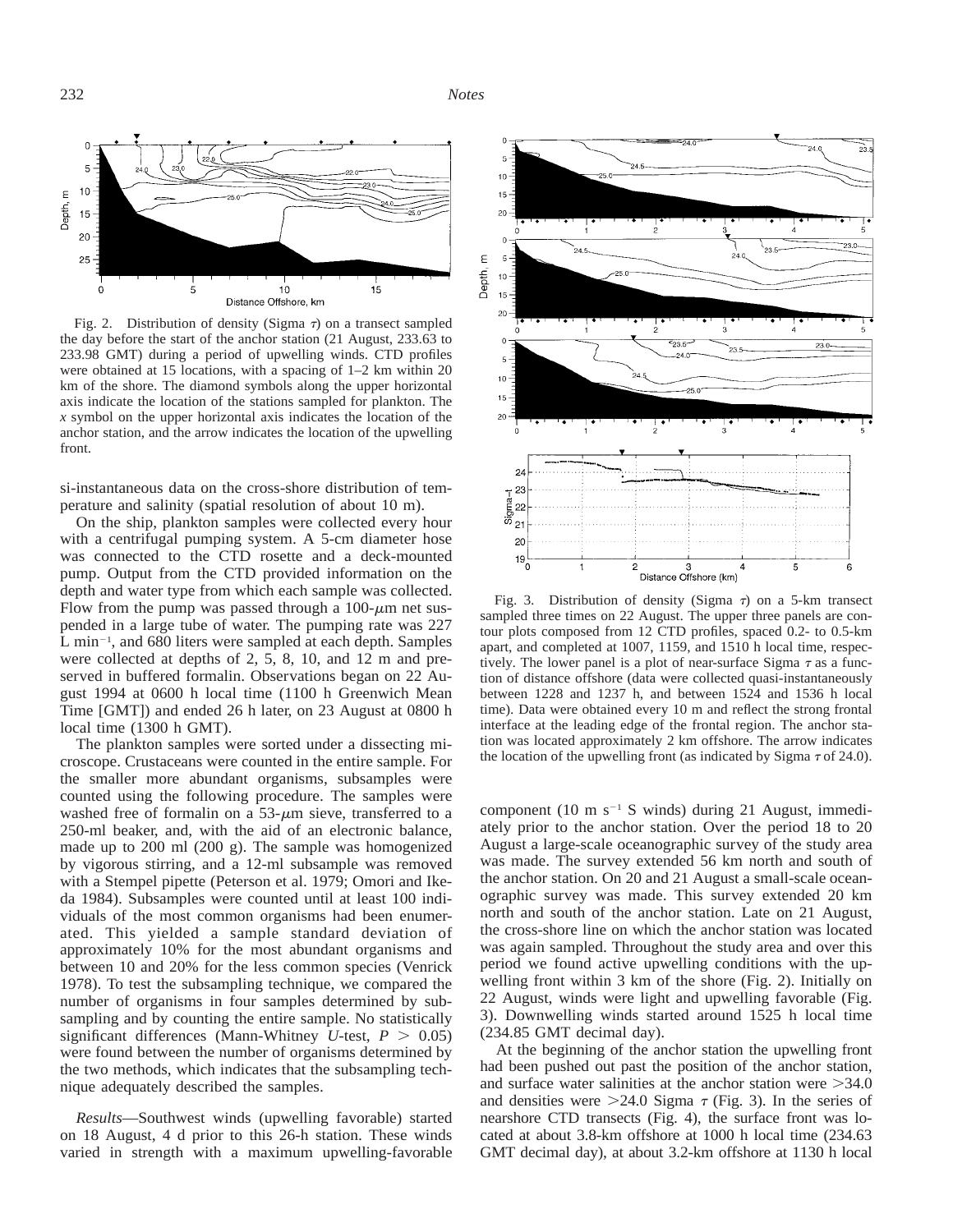

Fig. 4. Wind and oceanographic conditions during a 26-h anchor station off Duck, North Carolina (0600 h August 22 to 0800 h August 23 local). The horizontal axis in each figure is time in decimal day GMT. Figure A is a stick diagram of the hourly averaged wind speed and direction observed on the RV *Cape Hatteras* with vectors pointing up on the page representing winds blowing from the north. The coast and isobaths run approximately  $20^{\circ}$  west of north, so that winds with a SSE component are upwelling favorable. Panel B is a contour plot of density (Sigma  $\tau$ ). Panel C is a contour plot of the speed of the cross-shore current (in cm  $s^{-1}$ , with negative values indicating shoreward flow). The arrow indicates the location of the upwelling front.

time (234.69 GMT decimal day), and at about 1.8-km offshore at 1500 h local time (234.83 GMT decimal day—using the position of the surface outcropping of the 24.0 Sigma  $\tau$ isopycnal as an indicator of frontal position). More precise position of the upwelling front was obtained from high-resolution surface CTD tows (approximate sample depth of 1 m), which show a 0.5 Sigma  $\tau$  drop in density across a frontal interface (Fig. 4) that was observed at 2.83-km offshore at 1232 h local time (234.73 GMT decimal day) and at 1.73 km offshore at 1531 h local time (234.85 GMT decimal day). The ship data do not provide an exact time of passage of the surface front, but it was between 234.84 and 234.9 GMT that at 1-m depth the 24.0 Sigma  $\tau$  isopycnal first appeared under the ship, consistent with the position of the moving surface front in the repeated nearshore CTD surveys.

Concurrent with the appearance of the lower density water at the ship was the onset of a shoreward current (Fig. 3). Near-surface flow speeds increased from 0 to  $-12$  cm s<sup>-1</sup>

over about 7 h. Having observed the spatial structure of the front both offshore and inshore of the ship, the decrease in density and onset of stronger shoreward flow can be interpreted as being due to the passage of the upwelling front beneath the ship. Prior to the front passing the ship, a downwelling-favorable wind began to blow, and the subsequent changes in density and flow structures reflect a combination of density-driven relaxation of the upwelling front and winddriven acceleration of near-surface flow. Both effects contribute to the continued shoreward movement of the front.

From the surface data shown in Fig. 4, the speed at which the front moved shoreward past the ship was calculated to be  $10.2$  cm s<sup>-1</sup>. Further, the difference in arrival time of given isopycnals at the ship and at an oceanographic mooring slightly to the south and approximately 1-km landward of the ship  $(36.1833^{\circ}N, 75.7335^{\circ}W)$  provides an additional estimate of shoreward speed of 11 cm  $s^{-1}$ , consistent also with the movement of the front as observed in the nearshore CTD sections (Fig. 4) and with the expected propagation of a density-driven front. Porter et al. (1998) obtained similar propagation speeds at other times during the August–October observation period, and they also observed upwelling fronts moving into the surf zone.

Although the surface outcropping of the frontal interface clearly passed the ship at between 234.84 and 234.9 GMT, this feature was shallow (less than 4-m depth) and the associated flow structure was not well resolved by ADCP data that started at about 2-m depth. However, the subsurface density and velocity structure of the frontal feature was well resolved by these measurements (Fig. 3). The data suggest that there was a swath of convergent flow behind where the frontal interface intersects the surface. A rough estimate of the speed of downward flow in the front can be obtained from the principle of continuity, with assumptions that this moving feature evolves slowly in time and that there is little alongshore variation in this structure. Under these assumptions, the downward flow in the front must be sufficient to balance the convergence in horizontal currents. Using data from Fig. 3 and looking at the frontal region between 0 and  $-0.12$  cm s<sup>-1</sup>, one obtains a horizontal convergence of order  $5 \times 10^{-5}$  s<sup>-1</sup>, which would result in a downwelling speed in the front of order  $5 \times 10^{-4}$  m s<sup>-1</sup> (0.5 mm s<sup>-1</sup>) at the base of the convergent flow (at about 8-m depth). This downwelling occurs over a broad swath that passed the ship between about 234.90 and 235.17 GMT. Using a propagation speed of 10 cm  $s^{-1}$ , this corresponds to a convergence swath that is about 2.3-km wide.

For this shoreward-moving frontal feature to be effective at trapping and transporting larvae shoreward, it is necessary that fluid velocities exceed the speed of movement of the front. Given a frontal speed of  $10.2 \text{ cm s}^{-1}$ , the recorded fluid velocities of greater than  $12 \text{ cm s}^{-1}$  suggest that this was a true convergence and capable of transporting material trapped in the front (the estimate of frontal propagation speed and ADCP observations of velocity have errors of  $\leq 1$  $cm s^{-1}$ ). The maximum subsurface density gradient occurs in the middle of this convergent flow structure. Below about 6-m depth, fluid velocities are too slow to overtake the moving frontal structure, and no true convergence is expected. It is also worth noting that the relative flow toward the mov-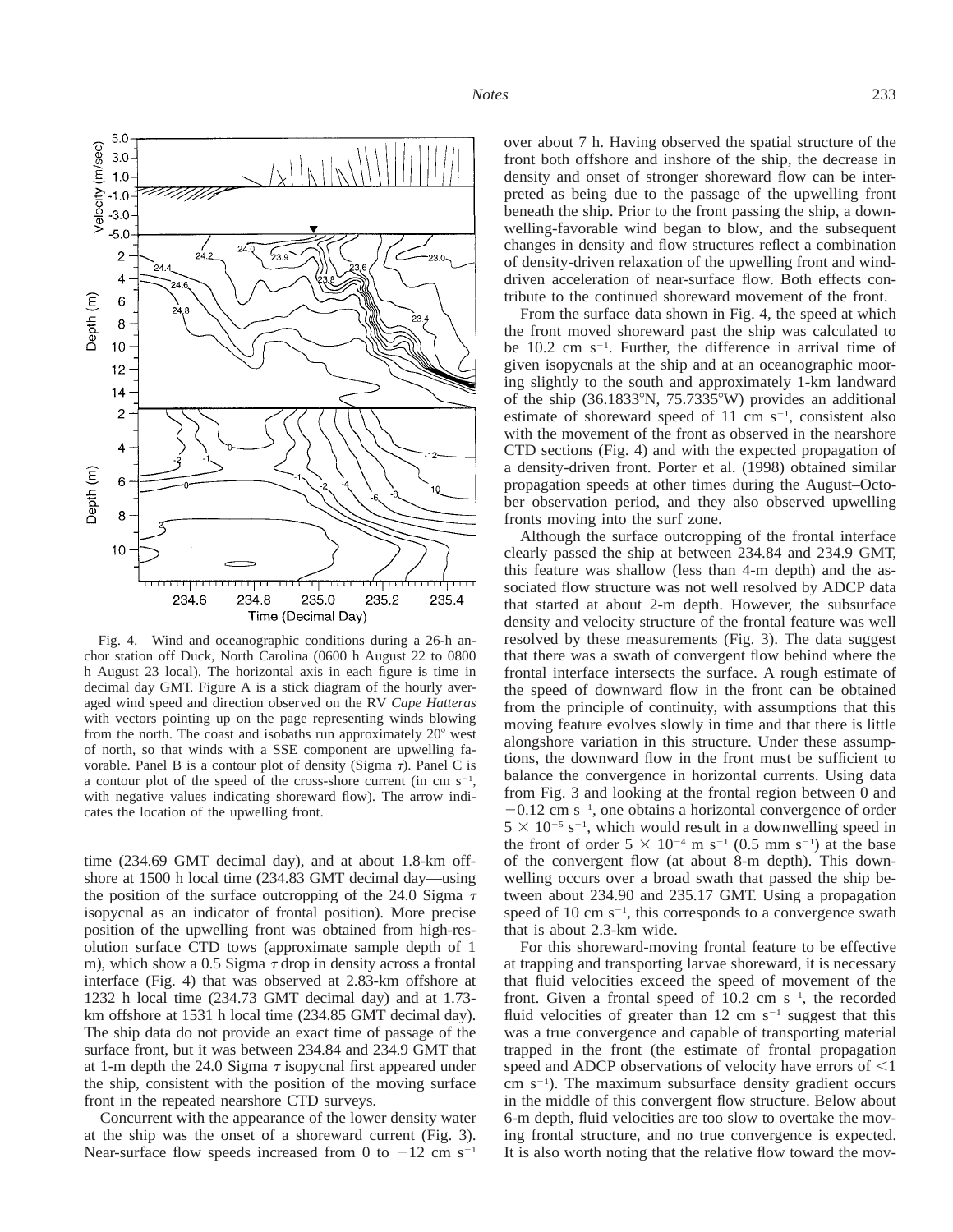

Fig. 5. Contour plots of larval concentrations (number  $m^{-3}$ ). The horizontal axis in each figure is time in decimal day GMT. The shaded area represents waters with density  $\leq$ 24.0 Sigma  $\tau$ —the low-density offshore surface waters. Concentrations of the larvae of the sergestid shrimp *Lucifer faxoni,* the megalopae of the blue crab *Callinectes sapidus,* larval spionid polychaetes, and the larvae of the bivalve *Mya arenaria* are contoured in panels A through D, respectively.

ing front is an order of magnitude stronger on the shoreward side than on the seaward side. Larvae within the seaward surface layer should be carried toward the front slowly. On this side of the front, a swath of only about 500 m would have been moved through the front as the front moved toward shore over a 5-km swath of upwelled water.

During the period of upwelling, the dominant meroplanktonic larvae were bivalve and gastropod veligers. The distribution of *Mya arenaria* (Fig. 5) is typical of most of these organisms. During our sampling, *M. arenaria* veligers tended to be found in waters with densities  $>24.4$  Sigma  $\tau$  (Fig. 5). As upwelling ended and the denser waters were displaced by the less dense surface waters, *M. arenaria* veligers vanished from the water column under the anchored ship concurrent with the displacement of the dense upwelled waters (Figs. 3 and 5). This temporal change in the vertical distribution of these larvae suggests that they were behaving as passive particles imbedded in the flow structure.

In contrast, high concentrations of several other types of meroplanktonic larvae were observed as the upwelling front passed under the ship. Larvae of the sergestid shrimp *Lucifer faxoni* went from concentrations of zero in the upwelled waters to more than  $125 \text{ m}^{-3}$  in the front (Fig. 5). Peak concentrations were found in waters with densities between 23.4 and 23.2 Sigma  $\tau$  and at sample depths of 2 and 5 m, with the highest concentrations found around 5 m. Concentrations at 8- and 10-m depth were much lower. At water densities outside this range, but within the low-density surface water layer, concentrations were about  $25 \text{ m}^{-3}$ .

Larval spionid polychaetes and the veligers of the gastropods *Odostomia* sp. and *Bittium* sp. had distributions similar to that of *L. faxoni* larvae, but with a tighter and more exclusive distribution in the front. The distribution of the spionid larvae will be used as an example. In the upwelled waters, spionid larvae were found in patches near the bottom

with concentrations of up to  $200 \text{ m}^{-3}$ . Within the front, however, we found peak concentrations exceeding  $800 \text{ m}^{-3}$  with larvae primarily concentrated in waters with densities between 23.3 and 23.5 Sigma  $\tau$  and at depths shallower than the 8-m sample, with a peak in concentration around 5 m (Fig. 5). *L. faxoni,* spionid larvae, and the veligers of *Odostomia* sp. and *Bittium* sp. were concentrated immediately seaward of the core of the front, in the low-density surface waters. The distributions of these larvae suggest that their upward movement concentrated them in the presence of the downward flow associated with the horizontal convergence. Their distributions appear to correspond to scenario B or C in Fig. 1 and agree with the conclusions from a model developed by Franks (1992) describing the concentration of organisms around convergences.

A fourth species of interest is the blue crab *Callinectes sapidus,* the megalopae of which are inhabitants of the very surface of the ocean (Smyth 1980; Johnson 1985; Maris 1986). Concentrations of megalopae are generally  $\leq 1$  m<sup>-3</sup>. The sampling for this study was not designed, nor expected, to catch these megalopae because the shallowest sampling depth was 2 m and the volume of water sampled was only 0.6 m3 . As expected, no blue crab megalopae were collected in the upwelled waters. However, an extremely high concentration of  $15 \text{ m}^{-3}$  was observed at 2-m depth, seaward of where the frontal interface intersected the surface, but shoreward of the deeper convergence zone (Fig. 5) in water with a density of about 23.9 Sigma  $\tau$ . The location of their peak concentration probably corresponds to scenario B in Fig. 1.

*Discussion—*These observations demonstrate the concentration of selected larvae by an upwelling front and persistence of this concentration during movement of the front toward the shore. We understand all of these distributions to represent scenario C or B (Fig. 1). Particles that remain near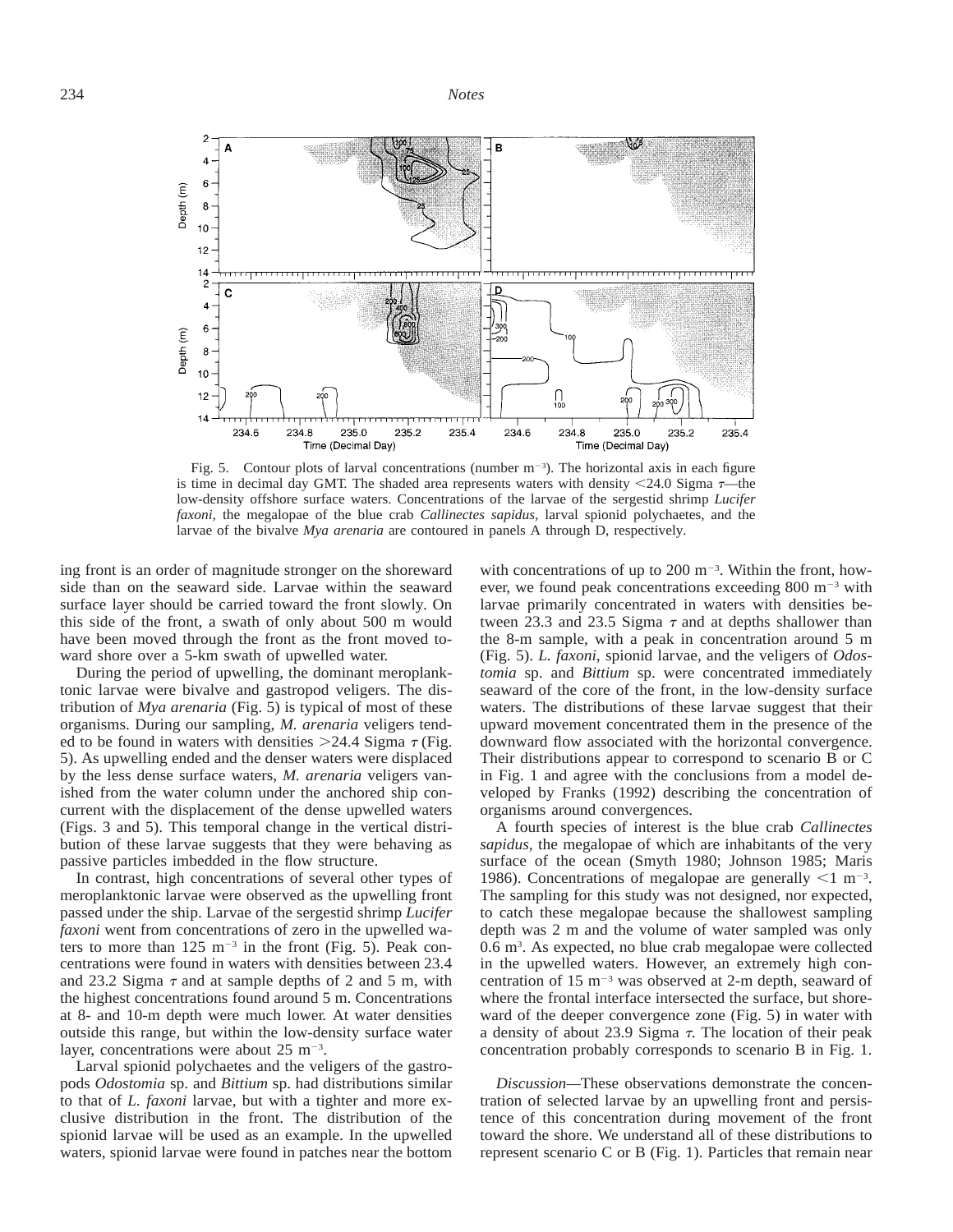surface by virtue of their buoyancy will respond instantaneously to resist downward transport by flow speeds slower than their "rising velocity," and one typically finds a foam line where the front intersects the surface. However, larvae that remain near surface by virtue of an active swimming response may exhibit a lag in their upward movement owing to delayed response or inadequate swimming ability. The delay and strength of their swimming response will result in variations of scenario C. The distributions of *L. faxoni,* spionid larvae, and the veligers of *Odostomia* sp. and *Bittium* sp. seem to match this pattern. The distribution of blue crab larvae (Fig. 5B) appears to match scenario B. This is consistent with the typical occurrence of these larvae at the very surface of the ocean and with their strong swimming ability (Shanks 1985). In contrast, the high concentrations of sergestid shrimp larvae (Fig. 5A) and spionid larvae (Fig. 5C) were not as close to the surface, and appear to be located in response to the deeper subsurface convergent flow. The observed distributions of larvae are consistent with the hypothesis that they swam up against the weak downward flow on the ocean side of the front. This is a reasonable expectation as observed or estimated swimming speeds of these larvae are significantly higher than the downward flow speeds estimated here (Chia et al. 1984).

Not only did this front concentrate larvae, but it also transported these larvae shoreward. As these observations were made from a fixed location over time, the appearance of these larvae under the ship when none had been there previously is a clear demonstration of their horizontal transport toward shore. Further, the distribution of larvae in the convergence zone agrees well with that modeled by Franks (1992). Given the estimated speed at which the upwelling front was moving shoreward and the expectation that upwelling fronts move into the surf zone (Porter et al. 1998), one can expect that the observed larval concentrations were delivered to the shallow nearshore within several hours of our observations.

Including this new observation, researchers have now described and observed three types of flow convergences that move shoreward and that can transport larvae from the continental shelf to the nearshore. This paper describes a moving convergence associated with a wind-driven upwelling front relaxing to shore. Others have described moving convergences associated with tidally generated internal waves over the continental shelf (Zeldis and Jellett 1982; Shanks 1983; Kingsford and Choat 1986; Shanks and Wright 1987; Shanks 1988). Still others describe a shoreward-moving convergence that may also be associated with the relaxation of an internal wave surge that fills the nearshore with dense water and results in a front that can move shoreward (Pineda 1994). For those organisms transported to shore by moving convergences, the temporal pattern of settlement (or recruitment) depends on the dominant type of moving convergence at a location. If the dominant form is due to large tidally generated internal waves or internal tidal bores, then we would expect settlement to vary with the spring-neap tidal cycle. This pattern of settlement has been observed for a number of organisms (Little 1977; Shanks 1986; Doherty and Williams 1988; Montfrans et al. 1990; Boyland and Wenner 1993; Olmi 1995; Shanks 1998). If instead the dominant form of moving convergence is due to upwelling fronts moving to shore, then we would expect peaks in settlement to occur immediately following upwelling events. This pattern of settlement has also been reported (Wing et al. 1995*a,b*; Miller and Emlet 1997).

Transport of larvae to the coast by moving convergences may also affect the alongshore distribution of settling larvae. Owing to variations in bottom topography, the production of tidally generated internal waves and bores is not evenly distributed along the coast (Sawyer 1983). Further, internal waves and bores are refracted by bottom topography (e.g., submarine canyons and ridges) so that they may be focused differentially along a coast. Variations in the alongshore production or refraction of internal waves may affect spatial settlement patterns (Shanks and Wright 1987).

Satellite-derived images of sea surface temperature following wind-driven upwelling events suggest that upwelling fronts relaxing back to shore do not impinge everywhere along a coast. This alongshore variation in upwelling and relaxation of upwelling has received attention off California (Largier et al. 1993; Wing et al. 1995*a,b*), and it appears that upwelling fronts contact shore north of many capes prior to contact south of the cape, if that occurs at all. This apparent alongshore difference in the contact of upwelling fronts might cause the observed alongshore differences in recruitment of intertidal invertebrates (Ebert and Russell 1988).

In this paper we present evidence that a relaxing upwelling front can transport high concentrations of larvae shoreward over the inner shelf, thus supporting a strong hypothesis for observed temporal and spatial patterns in the settlement and recruitment of nearshore invertebrates and reef fish. Previous research has demonstrated that moving convergences generated by the tides can also transport larvae shoreward. Wind-driven upwelling and tidally generated internal waves are common features of the continental shelves of the world. Hence, one may expect that the shoreward transport of the larvae of coastal invertebrates and fish by moving convergences is also a common phenomenon that needs to be better quantified and understood in the interests of understanding the ecology of nearshore populations and communities—benthic, pelagic, and estuarine.

*Alan L. Shanks*

*John Largier*<sup>1</sup>

*Laura Brink*

Oregon Institute of Marine Biology University of Oregon P.O. Box 5389 Charleston, Oregon 97420

Scripps Institution of Oceanography University of California San Diego, California 92093-0209

Horn Point Laboratory University of Maryland P.O. Box 775 Cambridge, Maryland 21613

<sup>1</sup> Present address: Department of Oceanography, University of Cape Town, Rondebosch, 7701, South Africa.